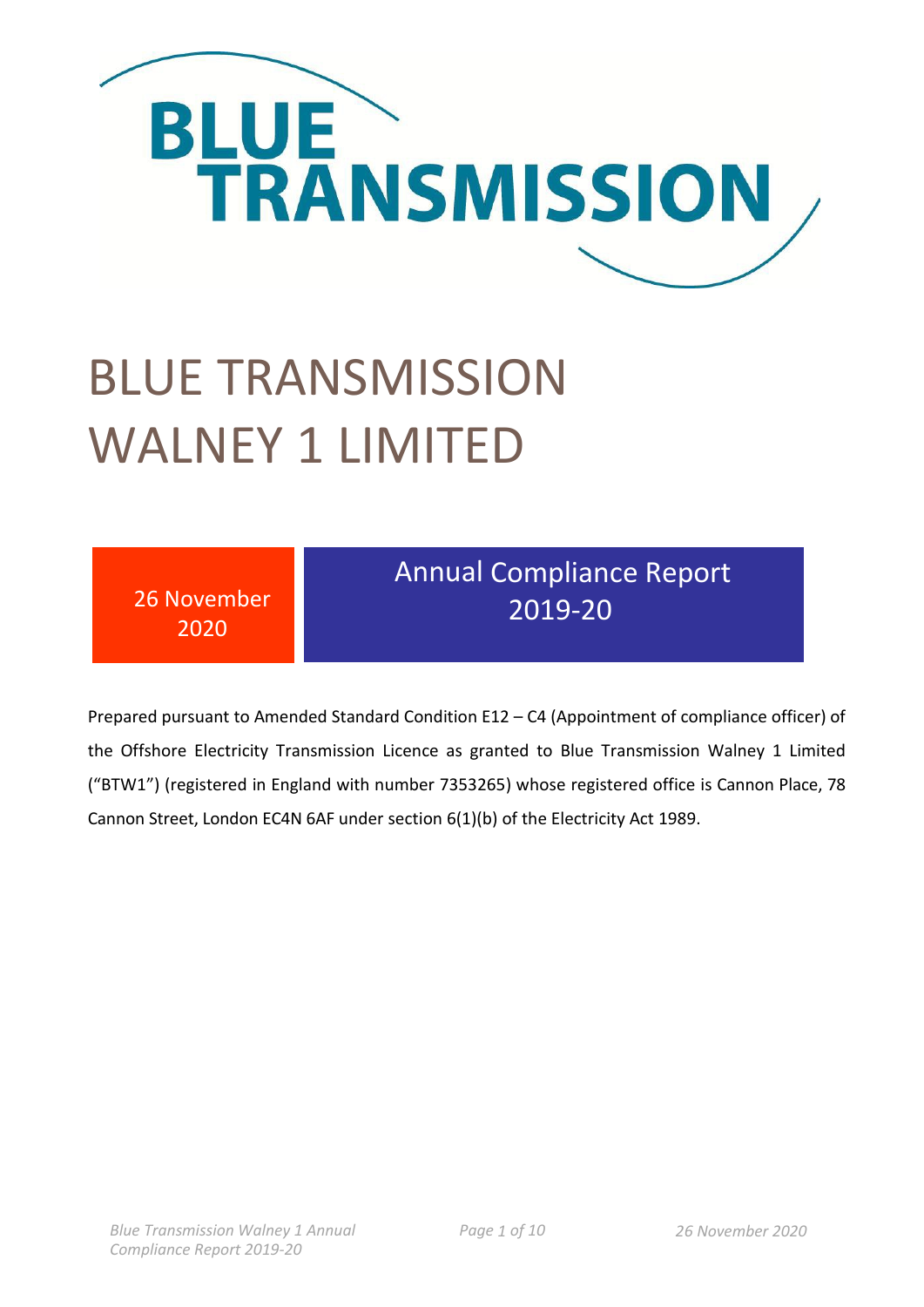#### **1. Introduction**

This report, produced pursuant to Amended Standard Condition E12 – C4: Appointment of compliance officer of the Offshore Electricity Transmission Licence ("The Licence") which was issued to Blue Transmission Walney 1 Limited ("Licensee") on 20 October 2011 and came into force on 21 October 2011 addresses:

- 1) Compliance with the relevant duties (as defined below) during the period of this annual report being the period 21 October 2019 through to 20 October 2020 inclusive; and
- 2) Implementation of the practices, procedures and systems adopted in accordance with the "Separation and Independence of the Transmission Business Compliance Statement" or "the Statement" which was published by Blue Transmission Walney 1 Limited on 10 July 2013.

The relevant duties of the Licensee require compliance with the following conditions of Licence granted to Blue Transmission Walney 1 Limited ("BTW1" or "the Company") on 20 October 2011:

- Standard condition E6 (Prohibition of Cross-subsidies);
- Standard condition E7 (Restriction on Activity and Financial Ring Fencing);
- Amended standard condition E12 C1 (Conduct of the Transmission Business);
- Amended standard condition E12 C2 (Separation and Independence of the Transmission Business);
- Amended standard condition E12 C3(Restriction on use of certain information); and
- Amended Standard condition E12 C4 (Appointment of compliance officer).

For the avoidance of doubt this compliance report relates solely to BTW1's compliance with its relevant duties and business separation practices and references to any other compliance report included herein are provided for information purposes only.

## **2. Compliance with the relevant duties**

Under the terms of the Licence, the Licensee is required to publish a compliance statement that details how the Company intends to comply with its obligations under amended standard condition E12 – C2 of the Licence. The current version of the Statement was approved by the Board and by the Authority on 10 July 2013. The Statement has been published on the Blue Transmission website and is available via the following link:

[http://www.bluetransmission.com/sitemanager/uploads/files/Blue%20Transmission%20Walney%2](http://www.bluetransmission.com/sitemanager/uploads/files/Blue%20Transmission%20Walney%201%20compliance%20statement%20approved%2010%20July%202013%20with%20appendices.pdf) [01%20compliance%20statement%20approved%2010%20July%202013%20with%20appendices.pdf](http://www.bluetransmission.com/sitemanager/uploads/files/Blue%20Transmission%20Walney%201%20compliance%20statement%20approved%2010%20July%202013%20with%20appendices.pdf)

For the period 21 October 2019 through to 20 October 2020 inclusive, BTW1 and its fellow subsidiary undertakings Blue Transmission Walney 2 Limited ("BTW2"), Blue Transmission Sheringham Shoal Limited ("BTSS") and Blue Transmission London Array Limited ("BTLA") each held an offshore transmission licence to operate offshore transmission systems that are independent of each other. BTW1, BTW2, BTSS and BTLA are wholly owned indirect subsidiaries and hence affiliates of Blue Transmission Investments Limited ("BTI").

The offshore electricity transmission licences granted to BTW1, BTW2 and BTSS together with the consents issued by The Gas and Electricity Markets Authority ("the Authority") under amended standard condition E12-C2 of the respective offshore electricity transmission licence permit these companies that hold an offshore electricity transmission licence to share certain resources with BTI and its affiliates, which includes BTW1, BTW2, BTSS and BTLA.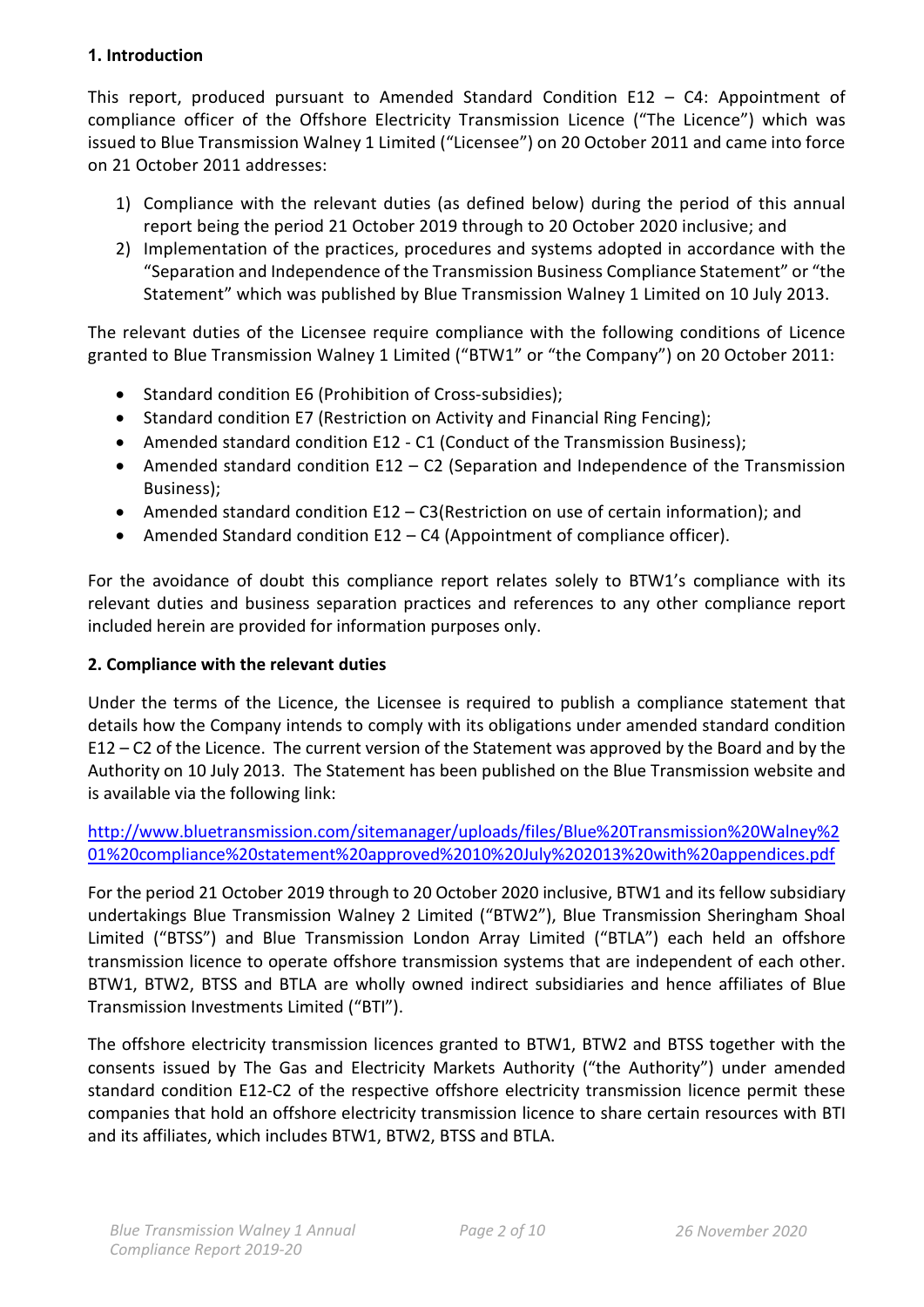The offshore electricity transmission licence granted to BTLA by the Authority permits this company to share certain resources with BTI and its affiliates, which includes BTW1, BTW2 and BTSS.

Further details of the relationship between BTW1, BTW2, BTSS and BTLA are contained within the BTLA compliance statement that was approved by the Authority on 5 November 2013 and is available via the following link:

[http://www.bluetransmission.com/sitemanager/uploads/files/Blue%20Transmission%20London%](http://www.bluetransmission.com/sitemanager/uploads/files/Blue%20Transmission%20London%20Array%20compliance%20statement%20-board%20and%20Ofgem%20approved%205%20Nov%202013.pdf) [20Array%20compliance%20statement%20](http://www.bluetransmission.com/sitemanager/uploads/files/Blue%20Transmission%20London%20Array%20compliance%20statement%20-board%20and%20Ofgem%20approved%205%20Nov%202013.pdf) [board%20and%20Ofgem%20approved%205%20Nov%202013.pdf](http://www.bluetransmission.com/sitemanager/uploads/files/Blue%20Transmission%20London%20Array%20compliance%20statement%20-board%20and%20Ofgem%20approved%205%20Nov%202013.pdf)

BTW1 has taken appropriate steps to ensure business separation was effective during the period of this annual report and the relevant issues understood by the directors within the BTI group of companies together with the employees, directors and consultants of Frontier Power Limited (provider of management services to the Company).

For the period of this report the Licensee has been in compliance with its relevant duties.

An annual compliance plan was produced by the compliance officer for the purpose of ensuring compliance with the relevant duties of the Licensee. The annual compliance plan detailed the actions to be undertaken by the compliance officer in relation to the relevant duties of the Licensee and included a consideration of: the advice and information to be provided by the compliance officer; information sharing processes; the Licensee's Licence monitoring processes; the agendas, papers and minutes of the Licensee's Board and committee meetings, reporting; and complaint handling. Further details of the monitoring, responsibilities and reporting obligations in so far as they relate to the relevant duties of the Licensee and how the Board, Compliance Committee and compliance officer discharge those duties can be seen from section 7 and 10 of the Licensee's Statement – a link to this statement is provided above.

#### **Compliance Committee**

The Compliance Committee is a permanent internal body having an informative and consultative role, without executive functions, with powers of information, assessment and presentation to the Board. The Compliance Committee is a committee of the Board and reports to the Board in relation to matters of compliance with the Licence and has been formed to assist the Board in the effective discharge of its responsibilities as to compliance with the obligations placed on the Company as a result of being granted the Licence.

Mr Robert Tivey is the Company's compliance officer. Mr Tivey is not engaged in the management or operation of the licensed transmission business system, or the activities of any associated business.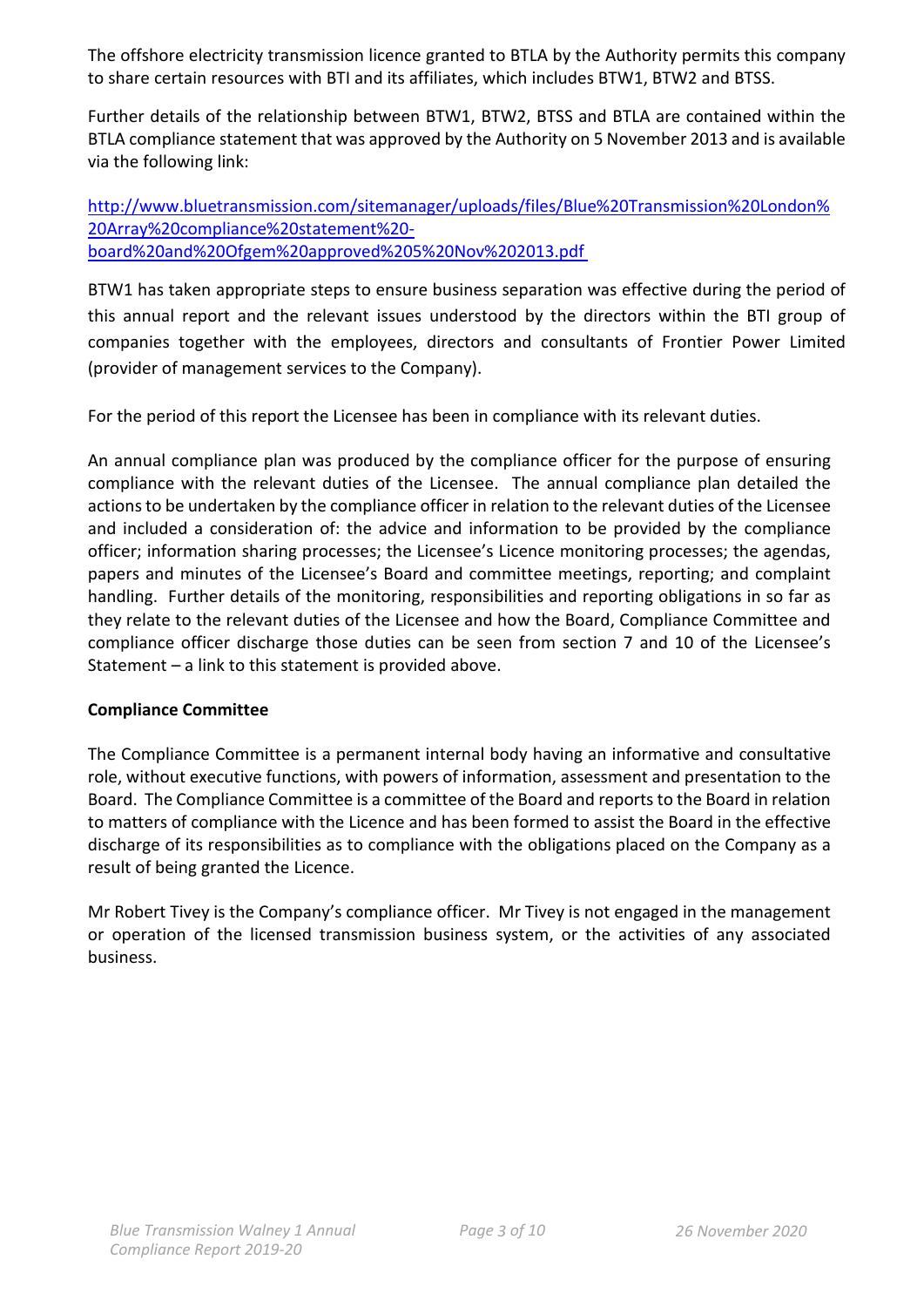Members of the Compliance Committee during the period of this report, and through to the date of this report were as follows:

| <b>Name</b>                |
|----------------------------|
| <b>Matthew Edwards</b>     |
| <b>Graham Farley</b>       |
| Matthew Pitts <sup>1</sup> |
| <b>Gary Thornton</b>       |

No issues in relation to the relevant duties of the Licensee have arisen during the period and no complaints have been received by the compliance officer.

The Company does not have an internal audit department and therefore no routine audits of compliance with the relevant duties have been undertaken; however, the Compliance Committee, the Board and the compliance officer have considered the various compliance reports and other evidence in respect of the relevant duties of the Licensee and have concluded that no such audit is necessary as no issues have arisen.

Detailed references to the work of the compliance officer are given in section 2 (f) below.

#### **a) Amended Standard Condition E12-C1 (Conduct of the Transmission Business)**

The Licensee has complied at all times during the period of this report with the requirements of amended standard condition E12 – C1.

The Licensee has conducted the business of its Transmission Business consistent with the Statement in general and in particular the code of conduct ("the code") included at appendix 1 to the Statement. A link to the Statement is given above. All employees of the Company (although in fact the Company had no employees during the period of this report), the Company's directors together with all employees, directors and consultants of any of the Company's affiliates including its ultimate parent undertaking (BTI) and Frontier Power Limited that are engaged in providing management services to the Licensee are obliged to abide by the code and the Company and compliance officer has monitored compliance with the code.

In respect of the Licensee's conduct of its transmission business, through the application of the procedures and processes referenced in its Statement (see link to approved Statement above): the Compliance Committee; the Board; and the compliance officer all concur that no unfair commercial advantage has been conferred on or by the Licensee, it affiliates or related undertakings, any user of the national electricity transmission system or any other transmission licensee.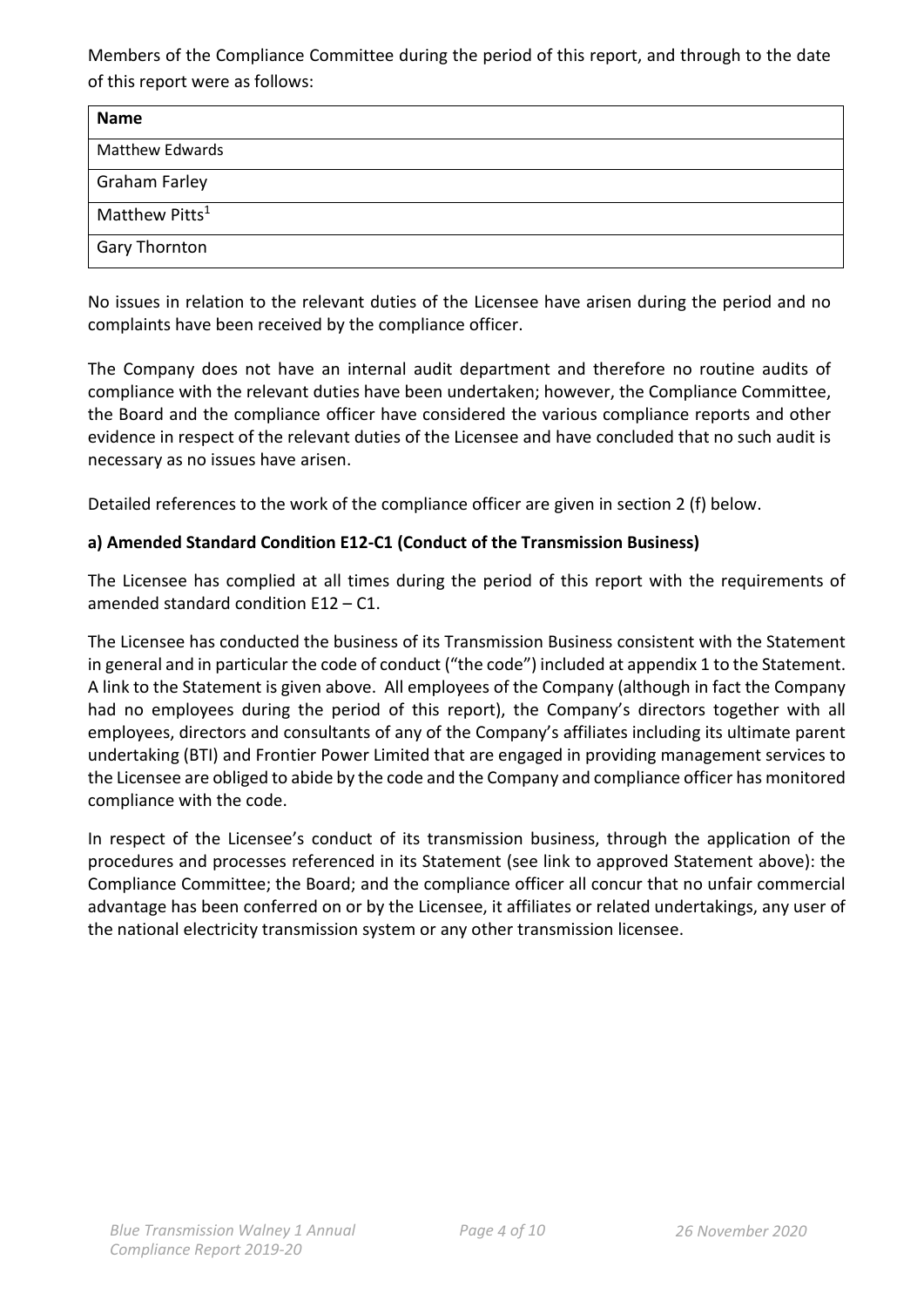In particular, the Compliance Committee; the Board and compliance officer have all noted or concluded, as appropriate, during the period of this report the following:

- 1) That all employees and consultants of Frontier Power Limited (its affiliates and related undertakings to the extent those employees and consultants provide management services directly or indirectly to BTW1) had confirmed their acceptance of the code that informs those individuals of their obligations under the Licence (as amended by any consents granted by the Authority);
- 2) That in respect of the individuals referenced in 1) above that they had confirmed adherence to the code;
- 3) That the compliance officer had interviewed some of the individuals referenced in 1) above to ensure that they understand the importance of the code and for them to confirm adherence and he has satisfied himself that they have done so;
- 4) That the operating model as described in the section 4 of the Statement has resulted in the Licensee primarily contracting with independent third parties with limited contractual arrangements being entered into with any affiliate, related undertakings and/or related parties of the Licensee. Consequently, the risk of the Licensee (including its affiliates and related undertakings), any user of the national electricity system or any other transmission licensee obtaining an unfair commercial advantage is considered very unlikely;
- 5) The Licensee has a procurement policy in place that requires certain authorisations to be obtained at different levels of procurement that is designed to prevent unauthorised, noncompliant behaviour.

Consequently, the Board have concluded that the Licensee has been in compliance at all times with paragraph 1 of amended standard condition E12 - C1 (Conduct of the Transmission Business) over the period of this report.

The Compliance Committee, the Board and compliance officer also note that no associated business of the Licensee is authorised to generate and/or supply electricity and that to the extent that the licensee has secured and procured separate premises, equipment, systems for recording and storing data, facilities, staff, and property that these are held separately from those owned by the transmission licensee that, being a holder of a co-ordination licence, is responsible for co-ordinating and directing the flow of electricity onto or over the national electricity transmission system. Consequently, the Board has concluded that the Licensee has been in compliance with paragraph 2 of amended standard condition E12 - C1 (Conduct of the Transmission Business) over the period of this report.

## **b) Amended Standard Condition E12 – C2 (Separation and Independence of the Transmission Business)**

The Licensee has complied at all times during the period of this report with the requirements of amended standard condition E12 – C2.

The Licensee has conducted the business of its Transmission Business consistent with the Statement in general and in particular paragraph 6 and the sub-clauses thereto of the Statement.

A description of the corporate governance arrangements that applied during the period of this report that are consistent with the arrangements described in the Statement can be seen in the Company's regulatory accounts on pages 25 to 29 inclusive and can be seen here:

# [https://www.bluetransmission.com/sitemanager/uploads/files/BTW1\\_Reg\\_accts\\_18-19\\_](https://www.bluetransmission.com/sitemanager/uploads/files/BTW1_Reg_accts_18-19_-_signed.pdf) signed.pdf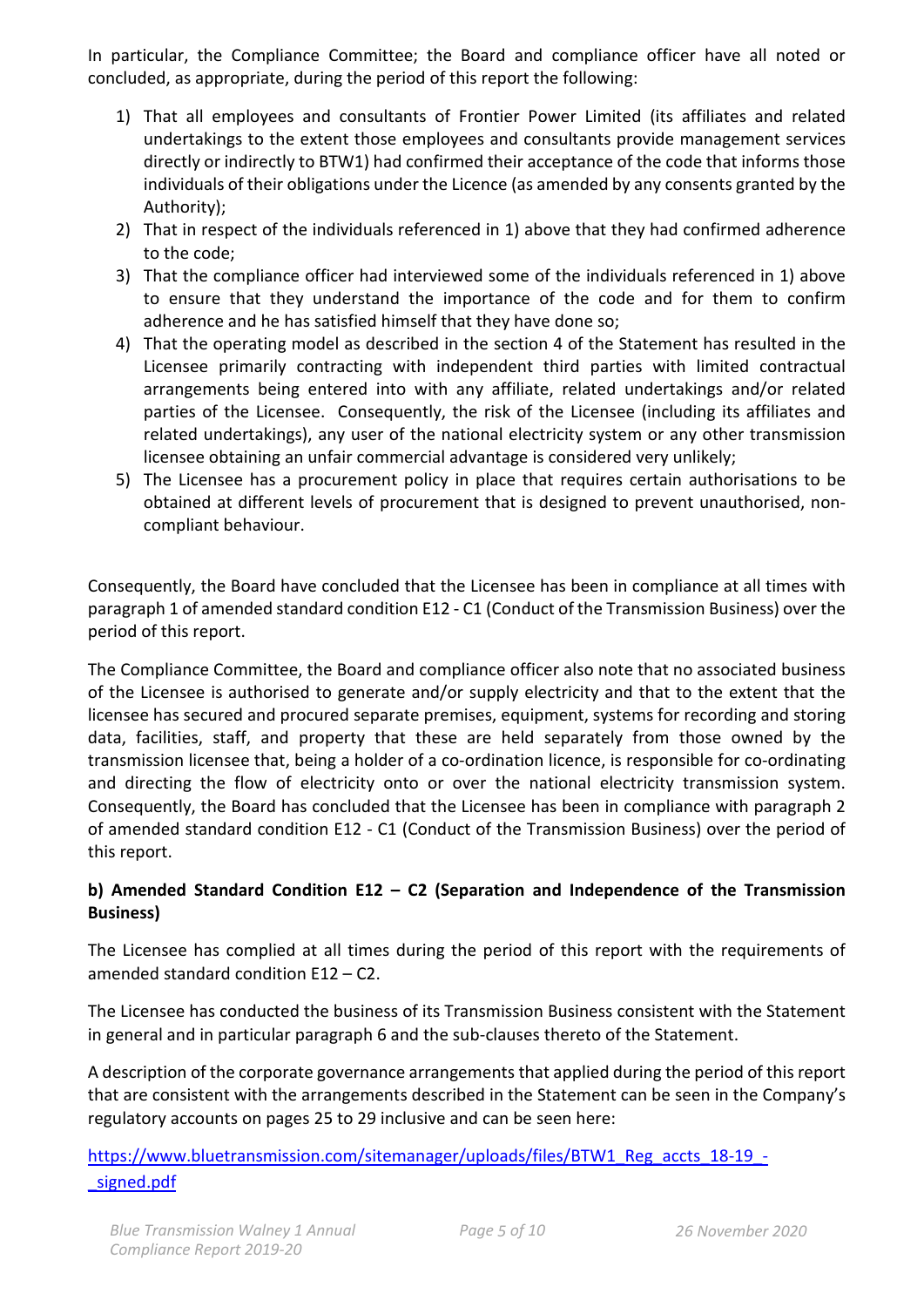The Compliance Committee, the Board and the compliance officer note the following:

- The publication of the Statement was compliant with the requirements of paragraph 2, 3 and 4 of amended standard condition E12 – C2;
- That the Licensee requested and received consent from the Authority and was at all times compliant with that consent in regard to:
	- $\circ$  the sharing of certain resources between affiliates of the Licensee for the purpose of managing the transmission business; and
	- o enabling any person who ceases to be engaged in the management or operation of the transmission business to be engaged in, or in respect of, the activities of the affiliates of the Licensee without limitation as to the expiry of an appropriate time from the date on which he ceased to be engaged by the transmission business that would otherwise be required under amended standard condition E12-C2 paragraph 4 (ii).
- That BTW2 and BTSS requested and received a similar consent from the Authority as that described above that included reference to the sharing of certain resources with that of the Licensee and its affiliates;
- That the transmission licence issued to BTLA does not prohibit the sharing of resources with BTW1, BTW2 and BTSS. Furthermore, the transmission licence issued to BTLA would allow for the engagement of a person, who had ceased to be engaged in, or in respect of, the management or operation of the BTLA transmission business, by any of the current associated businesses of BTLA.

Copies of the relevant consents referenced above can be seen here:

[https://www.ofgem.gov.uk/publications-and-updates/blue-transmission-walney-1-limited-%E2%80%93](https://www.ofgem.gov.uk/publications-and-updates/blue-transmission-walney-1-limited-%E2%80%93-consent-under-amended-standard-condition-e12-c2) [consent-under-amended-standard-condition-e12-c2](https://www.ofgem.gov.uk/publications-and-updates/blue-transmission-walney-1-limited-%E2%80%93-consent-under-amended-standard-condition-e12-c2)

[https://www.ofgem.gov.uk/publications-and-updates/blue-transmission-walney-2-limited-%E2%80%93](https://www.ofgem.gov.uk/publications-and-updates/blue-transmission-walney-2-limited-%E2%80%93-consent-under-amended-standard-condition-e12-c2) [consent-under-amended-standard-condition-e12-c2](https://www.ofgem.gov.uk/publications-and-updates/blue-transmission-walney-2-limited-%E2%80%93-consent-under-amended-standard-condition-e12-c2)

<https://www.ofgem.gov.uk/publications-and-updates/amended-standard-condition-e12-c2-consent>

#### **c) Amended Standard Condition E12-C3 (Restriction on use of certain information)**

The Licensee has complied at all times during the period of this report with the requirements of amended standard condition E12 – C3.

All employees of the Company (although as previously noted there were no such employees during the period of this report) together with all employees, directors and consultants of Frontier Power Limited engaged in the supply of management services to the Company (either directly or indirectly) are obliged to abide by the code which makes specific reference to the restrictions on the use of certain information (paragraph 5 refers) and the Licensee has monitored compliance with the code by way of enquiry of management; the activities of the compliance officer; and discussions held within the Compliance Committee and/or the Board.

Management has put in place controls and procedures to restrict access to information to authorised personnel only. These include controlling physical access to buildings and rooms within buildings and logical access / password protection in relation to data stored on computer systems and related data storage systems. In addition, management assesses the risk of the deliberate disclosure of information to unauthorised personnel as being highly unlikely as the commercial value of such information is considered very low. The compliance officer, Compliance Committee and the Board concur with this assessment.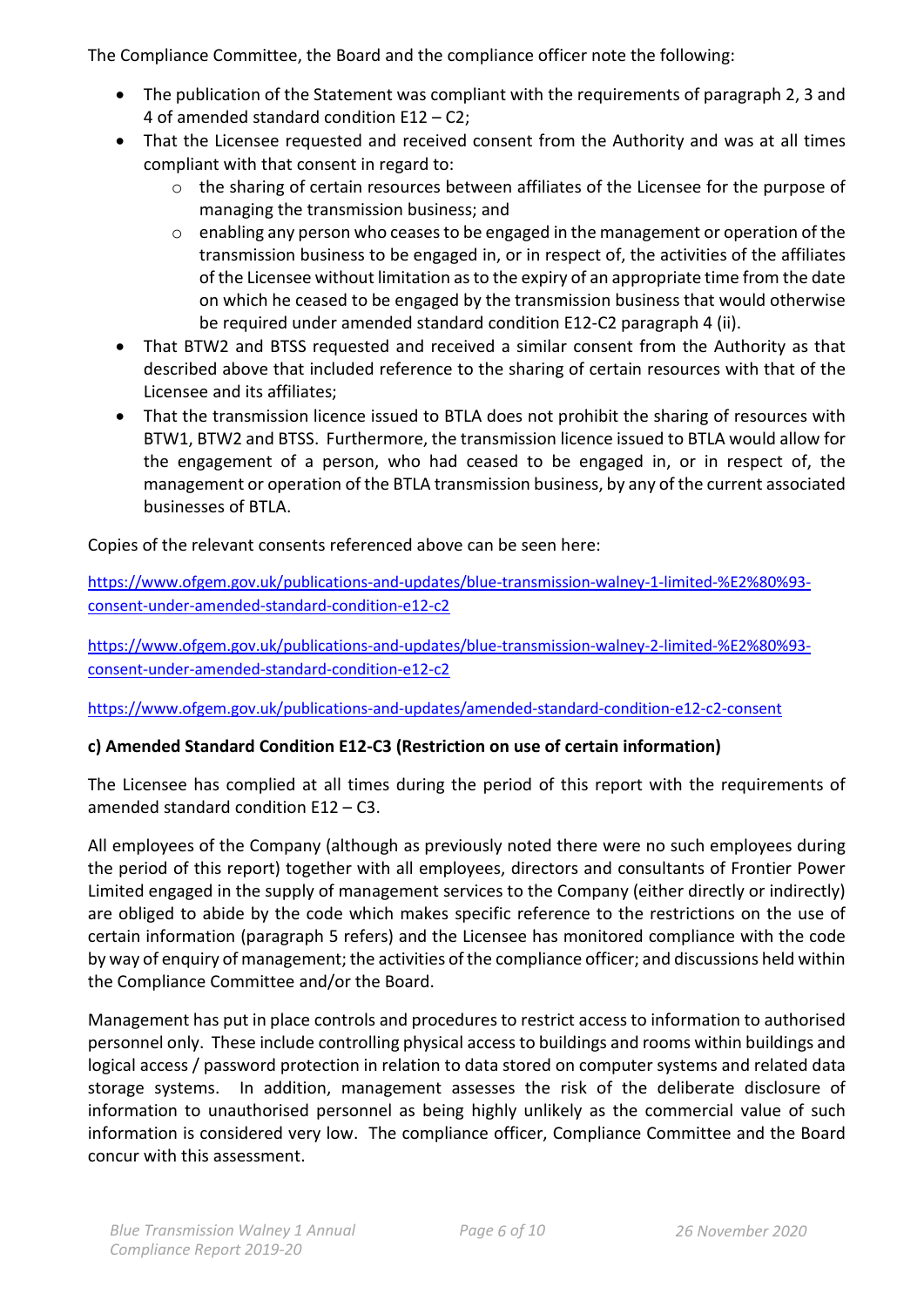All employees (if the Company engaged staff) and Frontier Power employees and consultants, to the extent that they are engaged in supplying management services to BTW1 directly or indirectly are required to confirm adherence to the code. In addition, the compliance officer has interviewed certain Frontier Power employees and consultants to ensure that they understand the importance of the code and for them to confirm adherence and has satisfied himself that they have done so.

#### **d) Standard Condition E6 – Prohibition of cross-subsidies**

The Licensee has complied at all times during the period of this report with the requirements of standard condition E6.

The Licensee has complied with the requirement not to give or receive a cross subsidy at any time during the period covered by this report to or from any other business or an affiliate or related undertaking of the Licensee.

As noted at paragraph 8.1.6 of the Statement the nature of the operating model inherently minimises the risk of cross subsidisation as there is a separation of the ultimate ownership of the Licensee from those entities contracted to operate the transmission system – these entities being independent of the ultimate owners (the investors in BTI).

The Compliance Committee, the Board and the compliance officer note that there have been no transactions with affiliates or related parties of the Licensee during the period of this report that were not permitted by the offshore electricity transmission licence.

#### **e) Standard Condition E7 – Restriction on Activity and Ring Fencing**

The Licensee has complied at all times during the period of this report with the requirements of standard condition E7.

The Licensee has conducted the business of its Transmission Business consistent with the Statement in general and in particular paragraph 9 of the Statement.

During the period of this report, the Compliance Committee, the Board and compliance officer have considered the activities undertaken by the Licensee to ensure that they fall within the remit of those activities permitted under the Licence. This consideration has included, amongst other matters, a review of: the budget; forecasts; quarterly management reports; reports prepared by Frontier Power (provider of management services to the Licensee); and any reports prepared by the compliance officer after carrying out his activities. The Compliance Committee, the Board and the compliance officer have reviewed the nature of the activities undertaken by the Licensee or contemplated by the Licensee and are satisfied that all the activities undertaken during the period of this report or contemplated during the period of this report and included within the budget or forecast are all permitted activities under the terms of the licence.

The Compliance Committee, the Board and compliance officer having considered the evidence available to them in the form of the reports etc. referenced above note that during the period of this report, the Licensee, which does not have any "relevant associates" (as defined under its offshore electricity licence), has not carried out any activities other than those activities that directly relate to the operation of an offshore transmission business.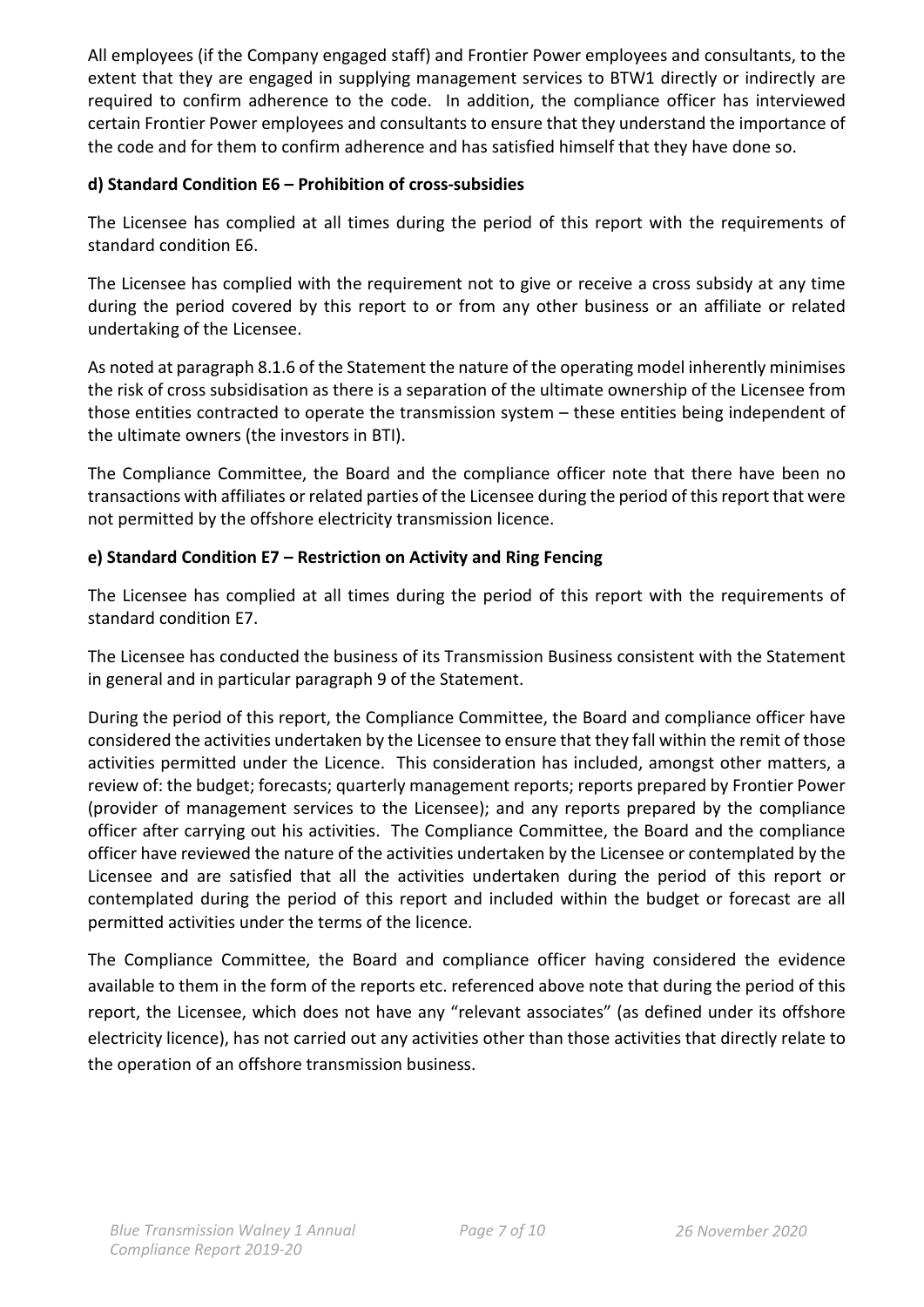#### **f) Amended Standard Condition E12-C4 - Appointment of Compliance Officer**

Mr Robert Tivey is BTW1's appointed compliance officer. Mr Tivey has worked for over thirty years in the UK electricity supply industry holding senior management positions in the CEGB, National Power and National Grid. Mr Tivey's experience includes, *inter alia*, responsibility for managing a number of quasi-judicial processes such as planning inquiries and regulatory compliance in both the public and private sectors.

As compliance officer Mr Tivey prepared an annual compliance plan for BTW1 which was presented to BTW1's Compliance Committee and Board on 27 November 2019.

By way of enquiry during the period of this report of both the management of the Licensee and the compliance officer together with a review of reports provided by the compliance officer and management and having observed the activities of the compliance officer, the Compliance Committee and Board satisfied themselves that consistent with the requirements of amended standard condition E12 – C4 (3) that the compliance officer was not engaged in the management or operation of the of the Licensee's transmission system or that of any associated business. The Board and Compliance Committee noted that the compliance officer, Mr Robert Tivey, had been appointed as compliance officer to Blue Transmission Walney 2 Limited, Blue Transmission Sheringham Shoal Limited, Blue Transmission London Array Limited and WoDS Transmission plc but further noted that the position of compliance officer to these companies was not a position of management in those companies. In addition, the Board and Compliance Committee noted, and the compliance officer confirmed that the compliance officer had not been engaged in the management or operation of the Licensee's transmission system or that of any associated business during the period of this report.

The Board noted that a Compliance Committee (being a committee of the board of directors of the Licensee) had been established in accordance with amended standard condition E12 – C4 (4) for the purpose of overseeing and ensuring the performance of the duties and tasks of the compliance officer as set out in paragraph 7 of amended standard condition E12-C4 and the compliance of the Licensee with its relevant duties.

The Board further noted that the Compliance Committee, consistent with the requirements of paragraph 4 of amended standard condition E12-C4, had:

- 1) reported to the Board; and
- 2) included within their membership: a Director who took responsibility for day-to-day compliance with the activities of the Licence; and such persons from within the Licensee's business who are responsible for the management of regulatory issues relating to the Licence.

The Board and the Compliance Committee by way of regular enquiry of the compliance officer and management confirmed that they were satisfied that during the period of this report, that the compliance officer had been provided with such staff, premises, equipment, facilities and other resources as necessary together with such access to the Licensee's premises, systems, information and documentation as necessary for the compliance officer to carry out his duties. The Board and Compliance Committee noted, and the compliance officer concurred that in accordance with amended standard condition E12 – C4 (5) that the compliance officer had been provided with all the staff, premises, equipment, facilities and other resources together with access to premises, systems, information and documentation as required to carry out the duties of the compliance officer.

The Board noted that the Licensee had received no complaint or representation from any person in respect of a matter arising under or by virtue of the relevant duties.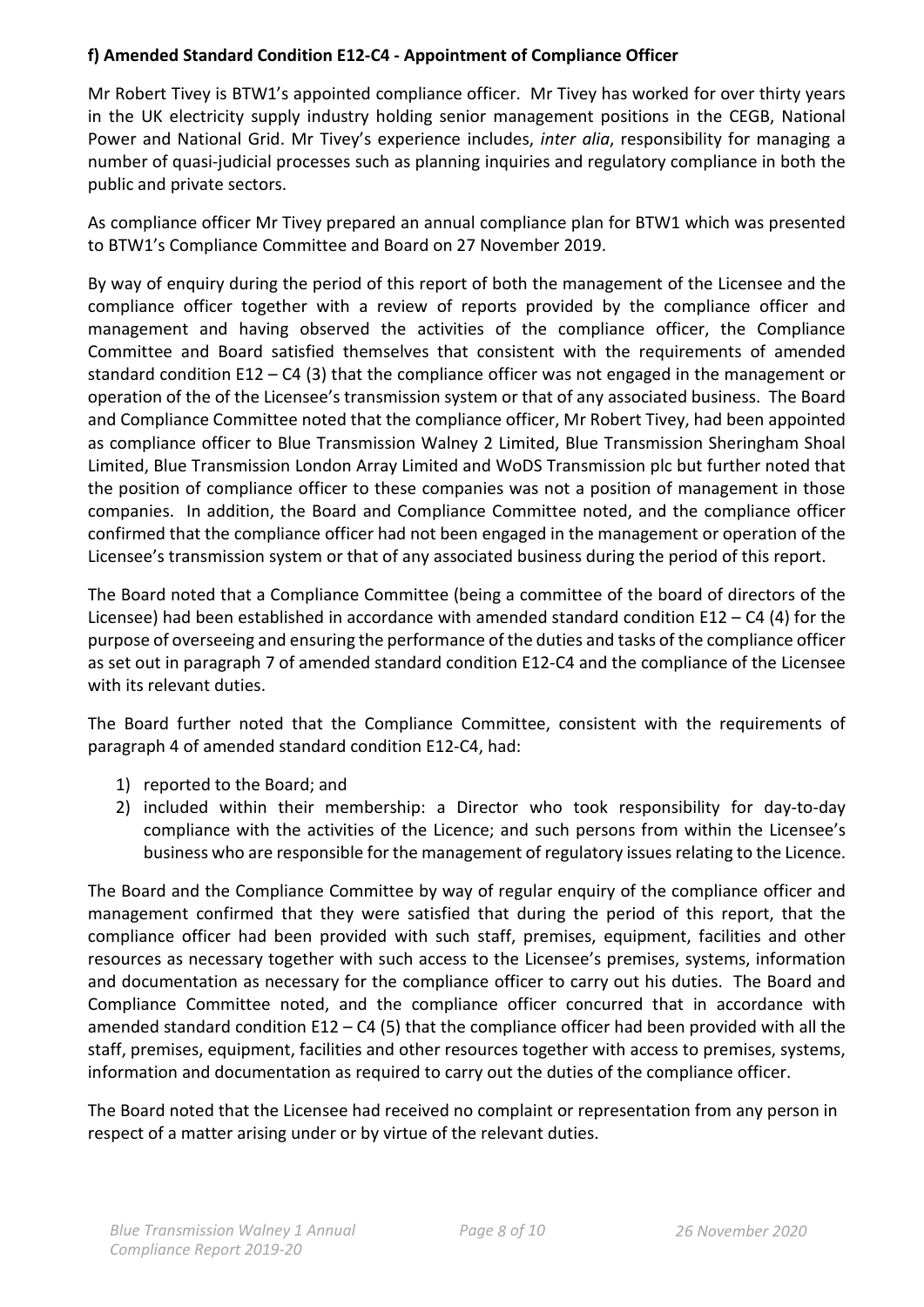The compliance officer's activities during the year included:

- Preparation and presentation of an annual compliance plan to the Compliance Committee;
- Reviewing all Board and Management papers and minutes to ensure compliance with the relevant duties of the Licensee;
- Discussion with certain Frontier Power directors, employees and consultants to ensure that the principles and practices of the relevant duties in general were understood and that the principles and practices relating to business separation in particular were adhered to;
- Reviewing policy and process documents together with employment contracts and the code to confirm that compliance with the relevant duties of the Licensee was properly represented and adhered to;
- Reviewing the register of obligations to ensure compliance with the relevant duties of the Licensee;
- Specific discussion with management on Blue Transmission's the methodology in relation to cost attribution and cost allocations within the Blue Transmission group to ensure there is no cross subsidisation;
- Presenting Reports to the BTW1 Compliance Committee in line with the annual compliance plan and discussing any potentially regulatory compliance issues with the Committee;
- Reporting annually to the Board on compliance with the relevant duties of the Licensee.

The compliance officer was not asked to investigate any complaints during the period of this report and did not identify any breaches of the Licensee's relevant duties which required the attention of the Compliance Committee or the Board.

#### **Certificate of Compliance**

The certificate of Compliance as required under Amended Standard Condition E12-C4 (9) (d) is attached as Annex 1.

#### **3. Who to contact for more information**

Mr R Tivey

Compliance officer Blue Transmission Walney 1 Limited The American Barns Lighthorne Warwickshire CV35 0AE